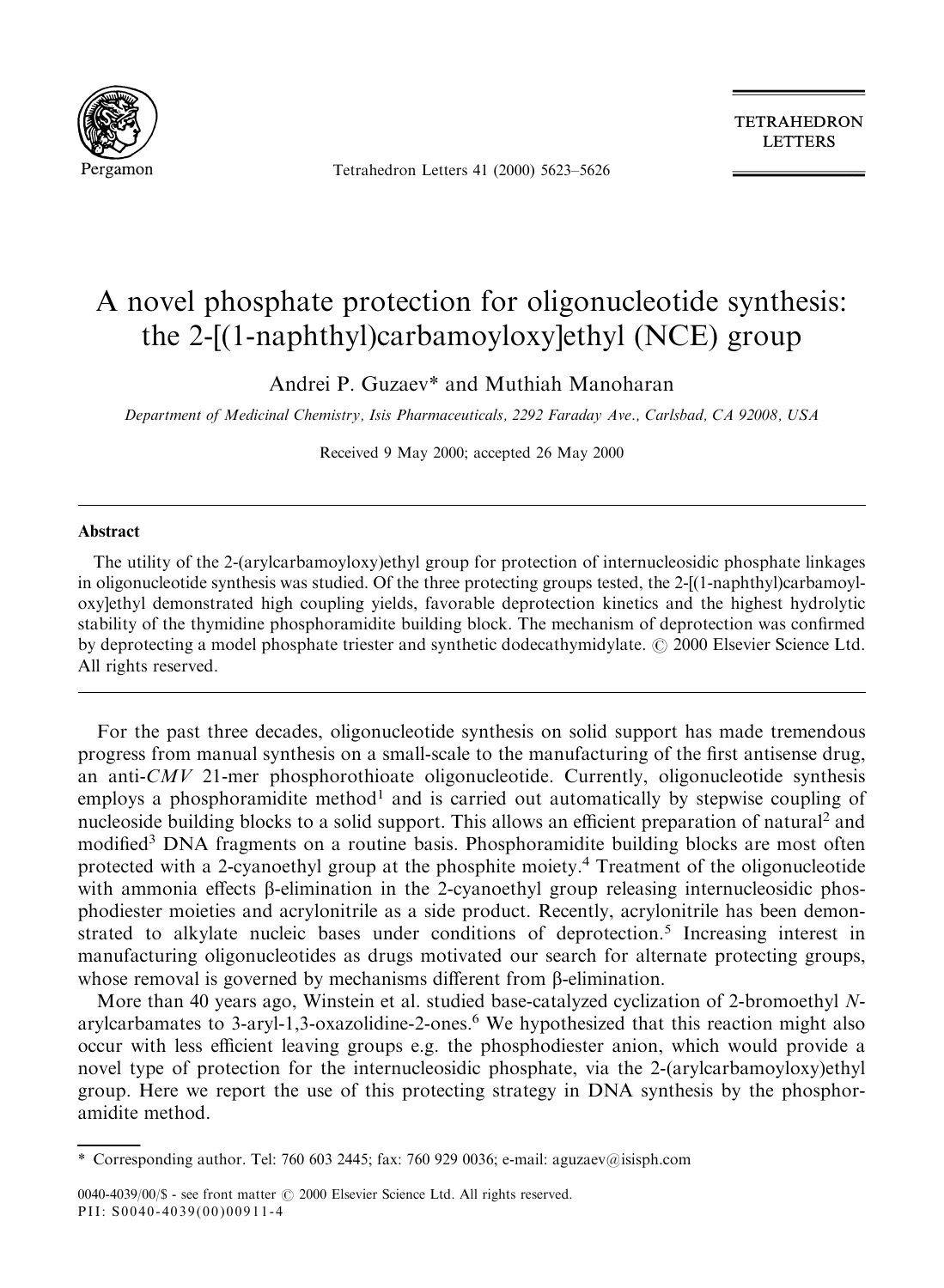



Scheme 1.

For the preparation of novel phosphoramidite building blocks, 1 was converted to a bisamidite 2.<sup>7</sup> Without isolation, 2 was treated with 3, 4, or  $5^8$  in the presence of 1H-tetrazole to give, after aqueous work-up,  $6-8$  (Scheme 1). These were isolated by column chromatography in 75 $-89\%$ yield and characterized.<sup>9</sup> The phosphoramidites 6 and 8 were stable compounds whose shelf life exceeded 6 months. Moreover, as measured by  $31P$  NMR, the half-life of 8 in 95% aqueous MeCN was 235 h, which indicated its high hydrolytic stability. In contrast, 7 was light-sensitive and demonstrated a limited shelf life.

Next, the utility of the proposed protecting strategy for synthesis of oligonucleotides was studied. The model oligonucleotides 9–11 were assembled on a commercial solid support  $(2 \mu mol)$ employing 0.1 M of  $6-8$  in MeCN and the standard synthetic protocol (Scheme 1). When the synthesis was completed, aliquots of  $9-11$  were treated with conc. aqueous ammonium hydroxide at 25 or 55 $\degree$ C. On removal of the ammonia and extraction of the aqueous solution with CH<sub>2</sub>Cl<sub>2</sub>, the deprotection mixtures were analyzed by reverse phase HPLC–ESMS. The following observations are relevant to note. As judged by the DMTr-assay, all phosphoramidites demonstrated high coupling efficiency ( $>98\%$ ). Regardless of the oxidation protocol (I<sub>2</sub> for phosphodiester and  $3H-1,2$ -benzodithiol-3-one 1,1-dioxide<sup>10</sup> for phosphorothioate oligonucleotides; X=O and S, respectively), all protecting groups demonstrated excellent stability towards the conditions of the chain assembly. Under treatment with ammonium hydroxide, the stability of the protecting groups increased as follows: 4-dimethylaminophenyl $\leq 1$ -naphthyl $\leq$ Ph (deprotection times of 14, 18, and 64 h at  $25^{\circ}$ C; 1, 1.5, and 6 h at  $55^{\circ}$ C for 10, 11, and 9, respectively). The deprotection led exclusively to 12, with no appreciably detectable nucleic base or backbone modifications occurring.

Taking into account the fact that the deprotection conditions for 10 and 11 were fairly similar and that the phosphoramidite 7 was less stable than 8, the 2- $[(1-naphthy])$ carbamoyloxy $]$ ethyl group (NCE) was therefore considered as the protection of choice. Indeed, the deprotection time for NCE is shorter than that for the standard base protecting groups (6 h at  $55^{\circ}$ C) and matched that of the N,N-dimethylformamidino group (2 h at  $50^{\circ}$ C or 1 h at  $65^{\circ}$ C).<sup>11</sup>

In order to illustrate the deprotection mechanism of the NCE group, a model compound 13 was synthesized (Scheme 2). Compound 5 (1 equiv.) was reacted with diethyl chlorophosphate (1.2 equiv.) in the presence of excess pyridine to give 13, which was isolated by column chromatography in  $86\%$  yield.<sup>12</sup>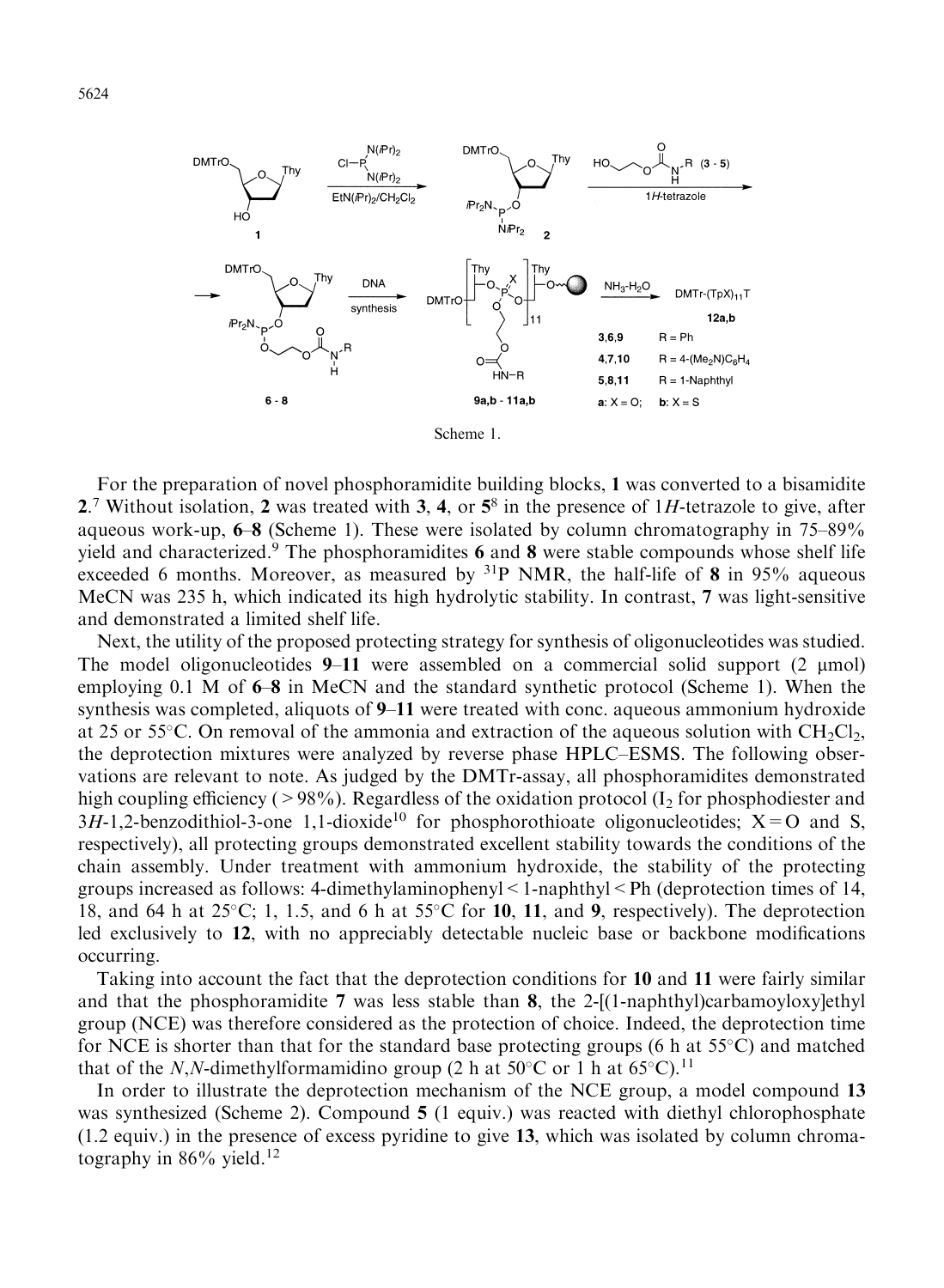

Scheme 2. (i) Diethyl chlorophosphate/ $Py/CH_2Cl_2$ 

The reactivity of 13 under basic conditions was next studied. When treated with a mixture of conc. aqueous ammonium hydroxide and EtOH  $(4:1)$  at 55 $\degree$ C, 13 was completely consumed in 5 h. The reaction mixture was extracted with ethyl acetate and water, and 14 and 15 were isolated in quantitative yields from the organic and aqueous layers, respectively.<sup>13</sup> Similarly, when 11a was synthesized and deprotected on a 5 µmol scale, the aqueous solution was extracted with  $CH_2Cl_2$ to give 14 (10.5 mg, 90%), which was identical with the sample prepared according to Scheme 2 by HPLC and <sup>1</sup>H NMR. In both examples, formation of 14 demonstrated that the deprotection resulted from intramolecular cyclization of NCE where a phosphodiester group, either 15 or the internucleosidic phosphate in 11, served as the leaving group.

To confirm the neutral character of NCE protection towards nucleic bases, mixtures of 13 (10) equiv.) and each of the 5'-DMTr protected nucleosides (dA, dC, dG, and T; 1 equiv.) were treated with ammonium hydroxide as described above for 13 alone. As evidenced by HPLC, both 14 and each of the nucleosides remained unchanged for at least 48 h at  $55^{\circ}$ C.

In conclusion, the 2-[(1-naphthyl)carbamoyloxy]ethyl (NCE) is a novel, convenient phosphodiester protecting group that is stable towards ancillary reagents used in DNA synthesis. NCE is quantitatively removed under standard deprotection conditions to release an internucleosidic phosphate and a neutral, inert by-product.

## Acknowledgements

We thank Professor V. A. Efimov (Shemyakin & Ovchinnikov Institute of Bioorganic Chemistry, Moscow, Russia) for helpful discussion.

## **References**

- 1. (a) Matteucci, M. D.; Caruthers, M. H. J. Am. Chem. Soc. 1981, 103, 3185–3191; (b) Beaucage, S. L.; Caruthers, M. H. Tetrahedron Lett. 1981, 22, 1859-1862.
- 2. (a) Caruthers, M. H. Acc. Chem. Res. 1991, 24, 278-284; (b) Beaucage, S. L.; Iyer, R. P. Tetrahedron 1992, 48, 2223±2311.
- 3. (a) Manoharan, M. In Antisense Research and Applications; Crooke, S. T.; Lebleu, B., Eds.; CRC Press: Boca Raton, FL, 1993; pp. 303-349; (b) Beaucage, S. L.; Iyer, R. P. Tetrahedron 1993, 49, 1925-1963.
- 4. Sinha, N. D.; Biernat, J.; McManus, J.; Köster, H. Nucleic Acids Res. 1984, 12, 4539–4557.
- 5. Wilk, A.; Grajkowski, A.; Phillips, L. R.; Beaucage, S. L. *J. Org. Chem.* **1999**, 64, 7515–7522.
- 6. Scott, F. L.; Glick, R. F.; Winstein, S. Experientia 1957, 13, 183–185.
- 7. Marugg, J. E.; Burik, A.; Tromp, M.; van der Marel, G. A.; van Boom, J. H. Tetrahedron Lett. 1986, 27, 2271– 2274.